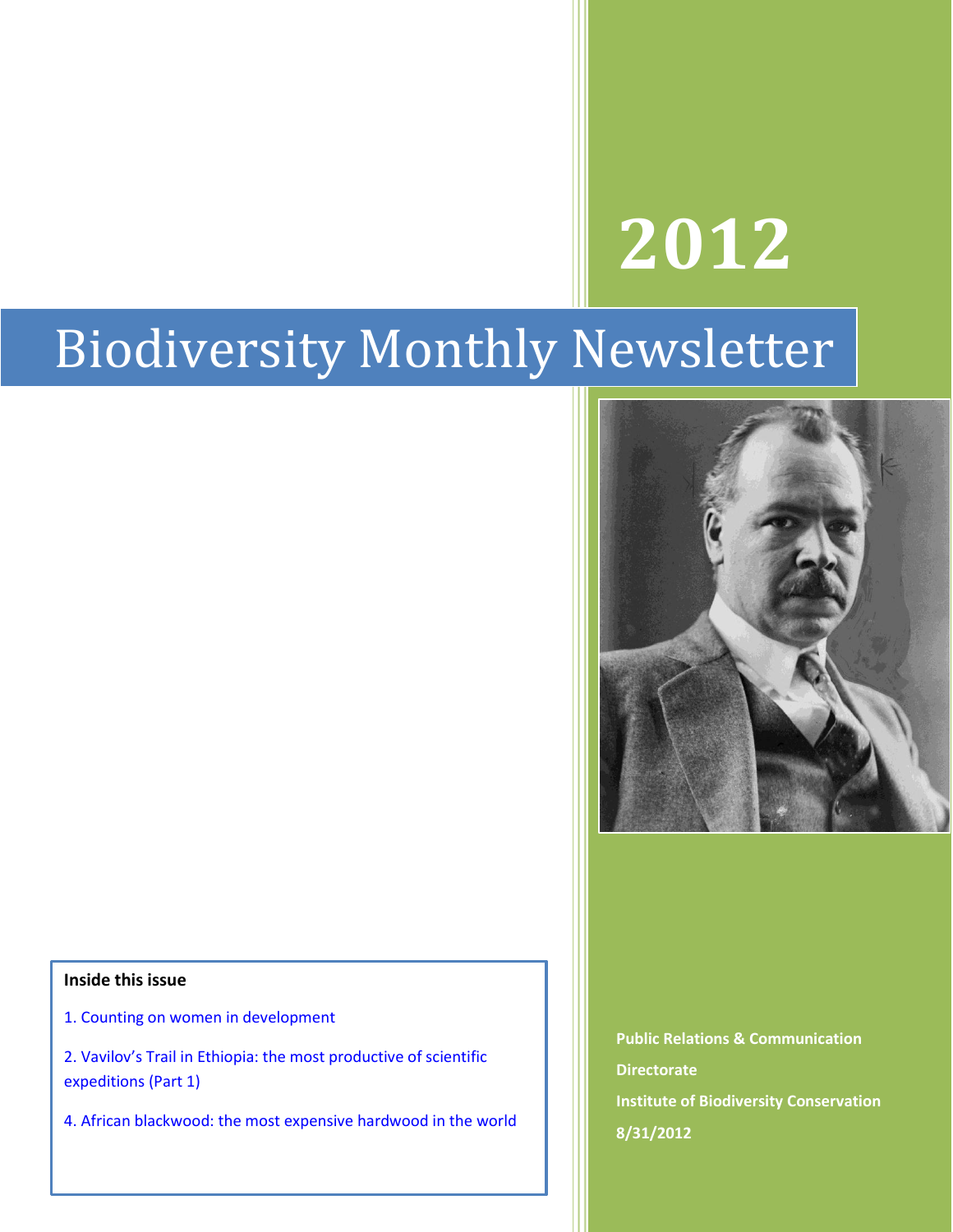#### **Counting on women in development**

**13 August 2012** Policies allowing women to own land in Rwanda contributed to the country's economic recovery. Gender analysis must become integral to development policy. But the first step is to count women in, says UNCSTD gender adviser Shirley Malcom.

Research, policy and development programs have, for the most part, failed to take women into account. But without separate and gender-specific assessment of these programs, we will not know what works best — for both women and men.

In the developing world, women's roles are especially important in food security, water management, biodiversity, energy, education and care of the young and old.

There are plenty of examples of where 'counting women in' has led to good policy, programs and outcomes. We need to build on them by 'mainstreaming' gender into science, technology and innovation (STI) policy — a process that should begin with reliable baseline data.

#### **Challenging assumptions**

Agricultural policies often do not support smallholder subsistence farmers who, in Africa, are mostly women; or they fail to provide them with scientific knowledge to improve the quality and yield of their food crops.

For example, African women farmers are estimated to produce 20 per cent more than men from the same access to land and inputs, with only one per cent of the land and seven per cent of extension services. [1] By how much could global agricultural production increase if women had the same access to support and services as men?

In post-genocide Rwanda, women have made major contributions to the economic recovery of the country by supporting their families and community development. This was a result of changes in policy that allowed land ownership by women, who are now heads of households in the country. It also followed from women seeking knowledge of growing coffee, available from agricultural extension workers.

In Namibia, a palm tree conservation project was failing until the rights of local women to manage the forest were reinstated. Palm trees began to die months after women were asked to cut production of baskets made from palm leaves, used to store and carry milk and water. An investigation eventually revealed that the trees started to die when their care was transferred from the women, but once they regained this responsibility the plantation revived. [2]

Examples abound in research too. The symptoms of heart disease and action of aspirin were assumed to be the same for men and women, until research done on both groups showed this was not the case.

Experience has taught us it is a mistake to make assumptions about sex or gender.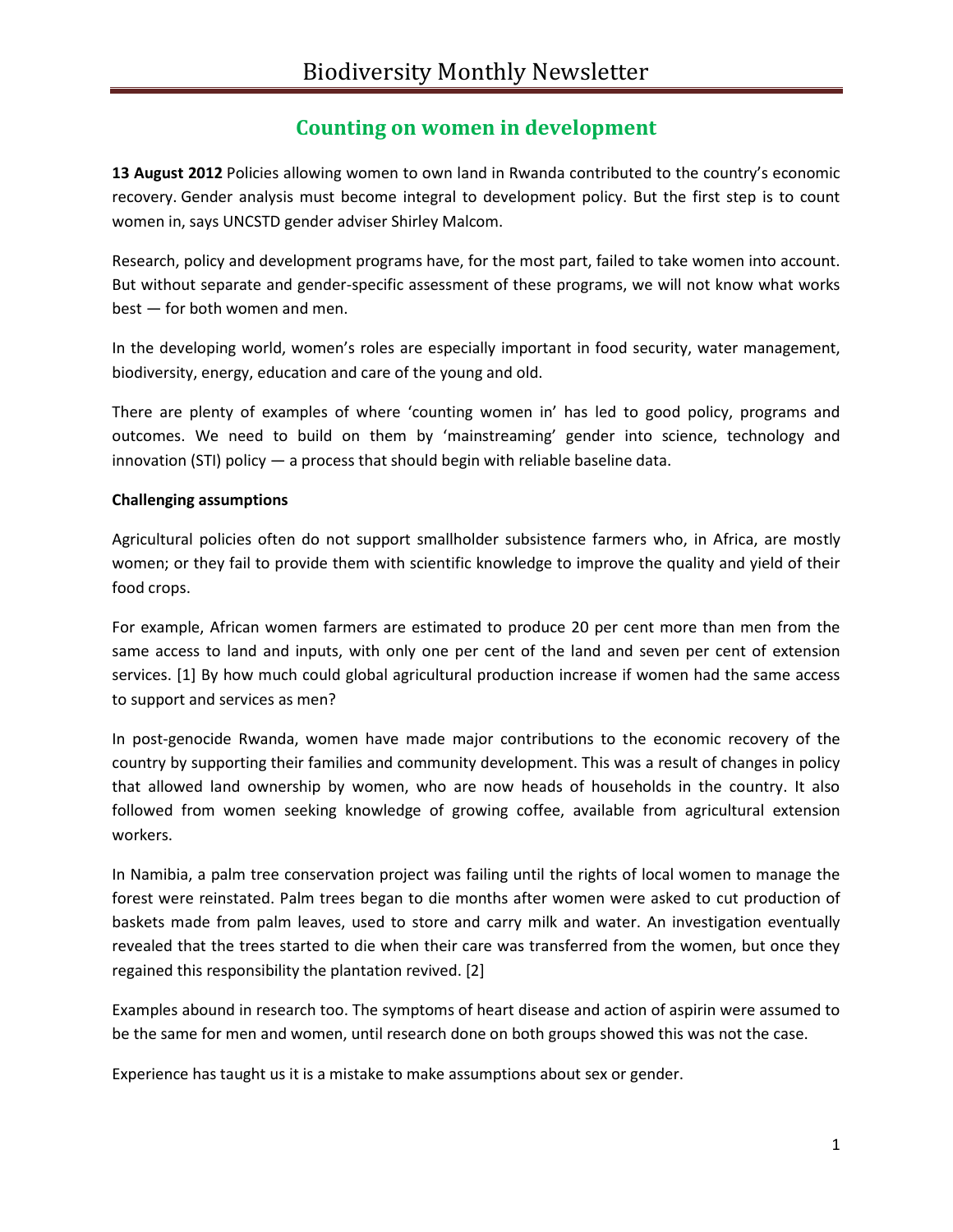#### **Embedding gender analysis**

These examples of positive change are a good start, but they are not enough. Unless this practice of gender analysis becomes an integral part of policy and decision making, long-term, sustainable development will not be realized.

Too often, good policy depends on the work of individuals committed to gender equality, but changes in leadership or priorities can derail good intentions.

We need a systemic approach  $-$  if a requirement is in place that includes a process for pre-decision assessment and post-decision monitoring of proposals, for research or development projects, the information needed for advocacy and action will be in place.

Baseline data, once available, can be used to help establish a case for gender-sensitive policymaking as well as to document its value.

Mainstreaming gender in STI will lead us to ask different questions and ask questions differently; to formulate more effective policies and programs, and to seek solutions in development that are sensitive and responsive to the roles that women and men play in the lives of their communities and the future of their countries.

**Scidev.net**

### **Vavilov's Trail in Ethiopia: the most productive of scientific expeditions (Part 1)**

**August 29th, 2012** The world's most valuable asset-biological resources, on which we all depend, is silently slipping through our fingers, in some cases lost before it is even discovered.

With ever-increasing knowledge about the importance of biodiversity to human livelihoods and wellbeing, combined with mounting evidence that we are in the midst of great extinction crisis, action to halt/to reduce the loss of biodiversity at several levels is crucial. The vast majority of the world's nations declared that human actions were dismantling the Earth's ecosystems, eliminating genes, species and biological traits at an alarming rate. This observation led to the question of how such loss of biological diversity will alter the functioning of ecosystems and their ability to provide society with the goods and services needed to prosper.

One of the most remarkable human beings in collecting the world plant diversity and studying it for the purposes of plant breeding is Nikolai I. Vavilov, the Russian biologist, botanist and geneticist who was the foremost plant geographer of his time. Vavilov took part in over 100 collecting missions to 64 countries to explore the major agricultural centers in his country and abroad, including Ethiopia.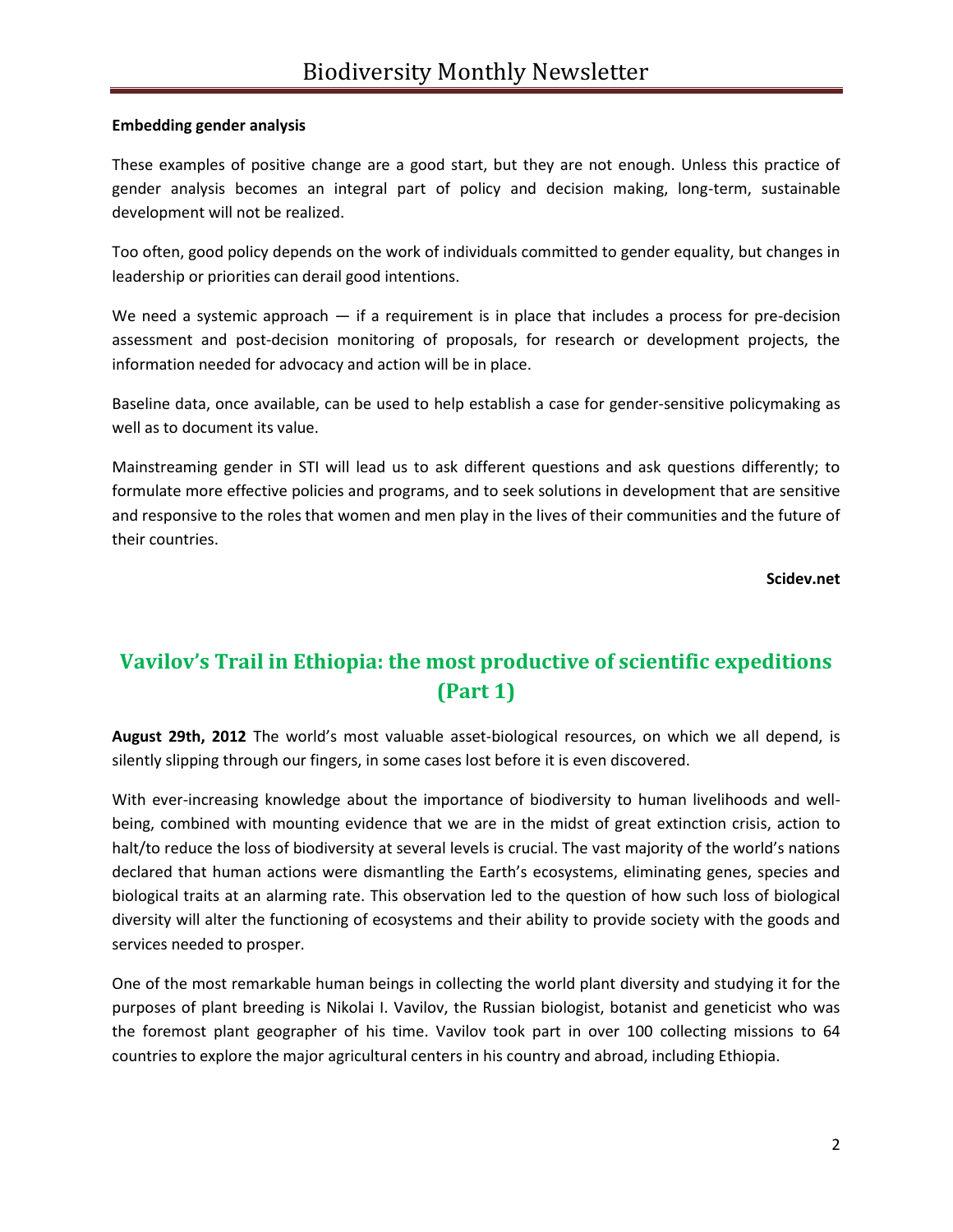His genetic study of wheat variations led to an attempt to trace the locales of origin of various crops by determining the areas in which the greatest number and diversity of their species are to be found.

Genetic variation, the diversity created by thousands of years of agriculture, was not equally distributed around the globe. In a small, isolated pocket on the Ethiopian plateau, for example, Vavilov found hundreds of endemic varieties of ancient wheat.

Vavilov mapped out the distribution of this diversity for each of the crops he studied. He reasoned that the degree of diversity was indicative of how long the crop had been grown in that area. The longer the crop had been grown, the more diversity it would display… 'By locating a center of genetic diversity for a crop, one could pinpoint its origin'.

While developing his theory on the centers of origin of cultivated plants, Vavilov organized a series of botanical-agronomic expeditions, collected seeds from every corner of the globe, and created in Leningrad the world's largest collection of plant seeds. This seed bank was attentively preserved even throughout the 28-month Siege of despite starvation; at least one of Nikolai's assistants starved to death surrounded by edible seeds.

Perhaps Ethiopia was Vavilov's most excellent adventure. He was certainly not the first European explorer to set foot in the country, but he was the first Russian biologist to travel here, and he did so by train and mule-back. While his expedition may not have been as outright dangerous as several others occurring around the time.

Though neither the first nor the most perilous, the trip was easily the most productive of scientific expeditions to Ethiopia up until its time, in terms of its success in gathering seeds for future selection and use, in generating ideas that might help his country and others achieve food security, and in awakening recognition of Ethiopia's unique bio-cultural heritage.

Ethiopia has so much topographic diversity that somewhat isolates farmers in one place from those in other places, for this dissected landscape with a broad elevation range. The dissected landscape not only fosters the isolation of crop varieties, but also isolates wild species. The highlands of Ethiopia are now identified by bio-geographers as the eastern Afro-mountain center of diversity. The rest of Ethiopia is considered part of the broader Afro-tropical center of diversity.

The latter includes the coffee-growing lowlands of the south and east as well as the "bottom floor" of the Great Rift Valley. These areas are incredibly rich in the diversity of food crop species, whereas the highlands are more renowned for their diversity of locally adapted grain and legume varieties.

From his extensive readings in physical and cultural geography, Vavilov deduced that this highly dissected, anciently inhabited land had something special to offer. More unexpectedly he selected a route from the lowlands to the highlands that afforded the best opportunity imaginable for collecting a remarkable range of samples of Ethiopia's crop diversity, especially of cereals, over a rather short period of time. From one field between Gonder and Aksum, he collected hard wheat, which he called "a first class discovery". Hundreds of thousands of seed samples were collected by his expedition and then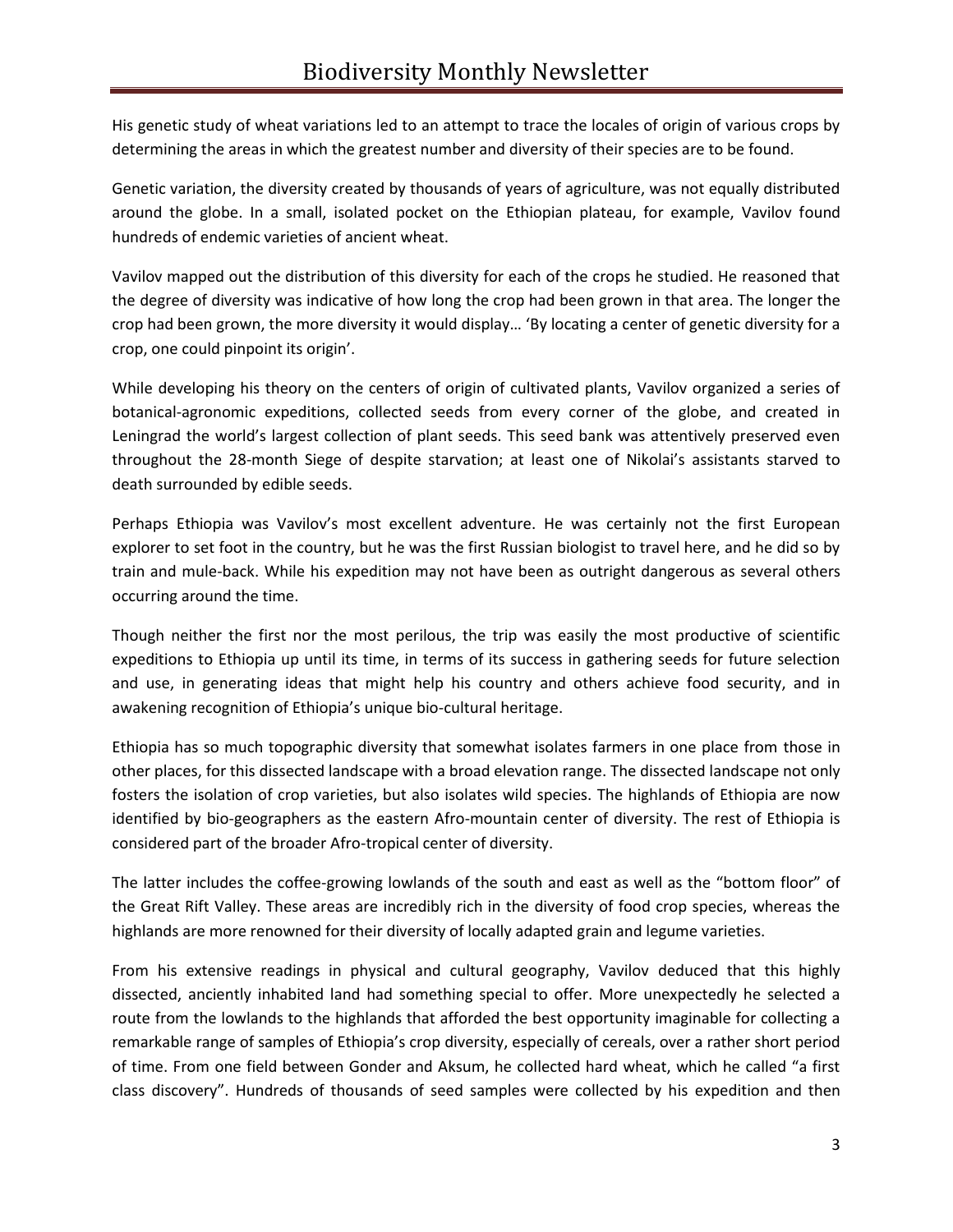shipped back to Russia for revaluation and conservation. The progeny of some of those collections actually made it back to Ethiopia's seed bank decades later.

Vavilov's work and cross-bred barleys from Ethiopia saved the entire California barely crop from a yellow dwarf virus in the 1950s, allowing millions of dollars to be made in California without any substantive benefits returned to Ethiopia.

**IBC**

#### **African blackwood: the most expensive hardwood in the world**

#### **The tree is indigenous to Ethiopia**

The African Blackwood also known as mpingo tree, "Moghano" (Oromipha), "Zobbi" (Amharic) (botanical name: Dalbergia melanoxylon) is regarded as one of the most precious timbers in the world. Ranging from reddish to pure black, its lustrous heartwood has exceptional mechanical properties that make it ideal for making carvings. It is naturally oily, finely grained and has a unique density that enables intricate carvings with a lustrous finish to be made.

Its tonal qualities are particularly valued when used in woodwind instruments mainly clarinets, oboes, bagpipes, piccolos, Highland pipes, and Northumbrian pipes. Its exceptional density enables the instrument's intricate shapes to be carved. The African Blackwood being highly durable protects the instrument from the acidity of saliva and oily hands. In addition, it is environmentally stable and does not distort when exposed to increased humidity thus significantly prevents the tone and pitch of a musical instrument from altering.

With all these qualities, it is no wonder that the African Blackwood manufactures some of the world's best woodwind musical instruments. In fact it is believed to be the most expensive hardwood in the world costing up to 25,000 dollars per cubic meter.

It is especially prized by wood sculptors in Africa where it is used to carve tools, utensils, traditional carvings, supports for buildings and in house construction. In Tanzania and Mozambique, the Makonde sculptors use mpingo wood to carve intricate ornaments and make a handsome living from selling sculptures to visiting tourists.

Mpingo also has many traditional uses; different parts of the tree are used as medicine to treat a variety of ailments. The bark leaves and pods can all be used as animal feed; the heart and sapwood can be burnt as fuel; or made into charcoal. The wood when boiled produces a broth believed to impart strength when used to bathe newborn babies. Mpingo is also important in the ecosystem. It maintains soil stability and it fixes nitrogen in the soil thus enhancing soil fertility.

Mpingo generally grows under a wide range of environmental conditions able to survive fires that destroy grasslands and other vegetation. It is indigenous to 26 African countries; from northern Ethiopia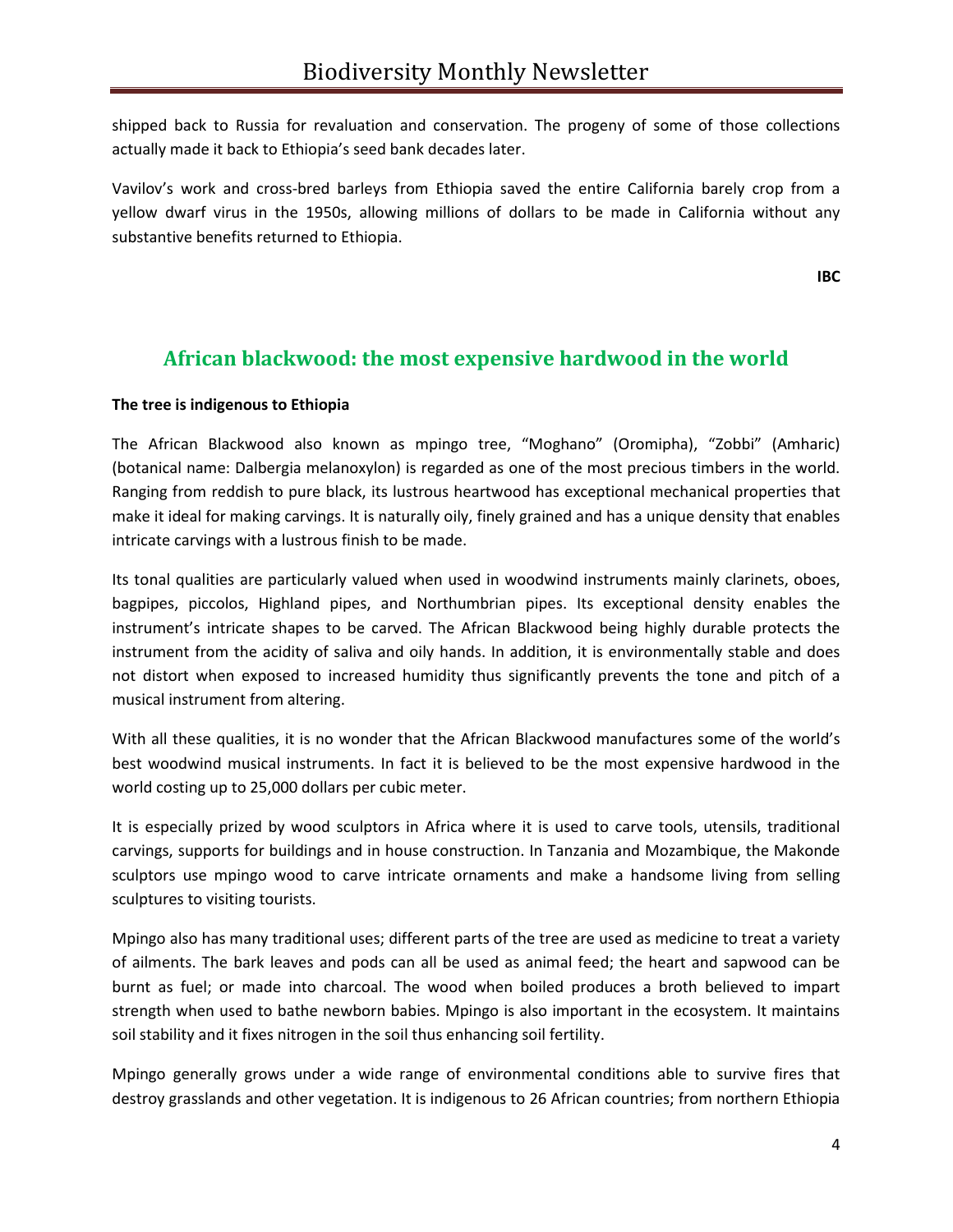to the south of Angola, and from Senegal across to Tanzania. It is most common in the mixed deciduous forest and savannahs of the coastal areas of Tanzania and Mozambique. It is frequently found on dry, rocky sites from sea level to an altitude of 1,200 meters. It survives on very little water, in fact once its root system is set up; the tree requires little or no rainfall to mature.

It is semi-deciduous and loses most of its leaves over the dry season. Its little white flowers are sweetly scented and grow in tight bunches. The tree has a disheveled appearance and is frequently multistemmed. It grows extremely slowly attaining a height of between4.5 and 7.5 meters with an average girth of 1.2 meters. It is ready for harvesting upon reaching maturity between 50 and 70 years and requires three years of processing before it can be used to make an instrument.

While only a small number of people would recognize the tree, many throughout the world have heard its melodious tunes. Presently, the African Blackwood is in high demand for making professional musical instruments. It is found in northern Mozambique and Tanzania which boasts large tracts of natural forest and woodlands and is harvested mainly for international trade.

Indeed every year, over 7,000 trees are felled purposely to make wind musical instruments. Unfortunately, once planted the mpingo tree takes long to mature before harvesting. Now there is growing concern among instrument manufacturers that the supplies of high quality wood are becoming limited.

Although mpingo tree is not likely to become biologically extinct, it is at high risk of becoming locally and commercially extinct. It is estimated that less than three million African Blackwood trees remain mostly in Tanzania and northern Mozambique. Due to illegal logging and over-harvesting, mpingo tree populations in Kenya, southern Ethiopia and also much of northern Tanzania have seriously declined over the last 30 years. Many local people and various organizations are now taking the initiative to conserve the African Blackwood.

In Tanzania, the Ministry of Natural Resources and Tourism has imposed an export ban on mpingo tree. Also enshrined In Tanzanian law, is the system of participatory Forest Management in which the government allows communities to take possession and control of their local forests provided they manage the forests sustainably. If successful the communities are awarded a certificate by the international body, the Forest Stewardship Council (FSC) which promotes responsible management of the world's forests. This landmark achievement enables the communities to earn 250 times more from their forests than they have done previously – a golden opportunity to lift themselves out of poverty through selling responsibly harvested timber. This certificate also differentiates timber coming from community forests with those from illegal logging widespread.

Partnering closely with Mpingo Conservation and Development Initiative (MCDI) to help Tanzanian communities use their mpingo trees in a sustainable way is the Global Trees campaign as well as the Fauna and Flora International's (FFI's) which is also a partner of the Sound and Fair campaign, that promotes sustainably produced woodwind instruments.